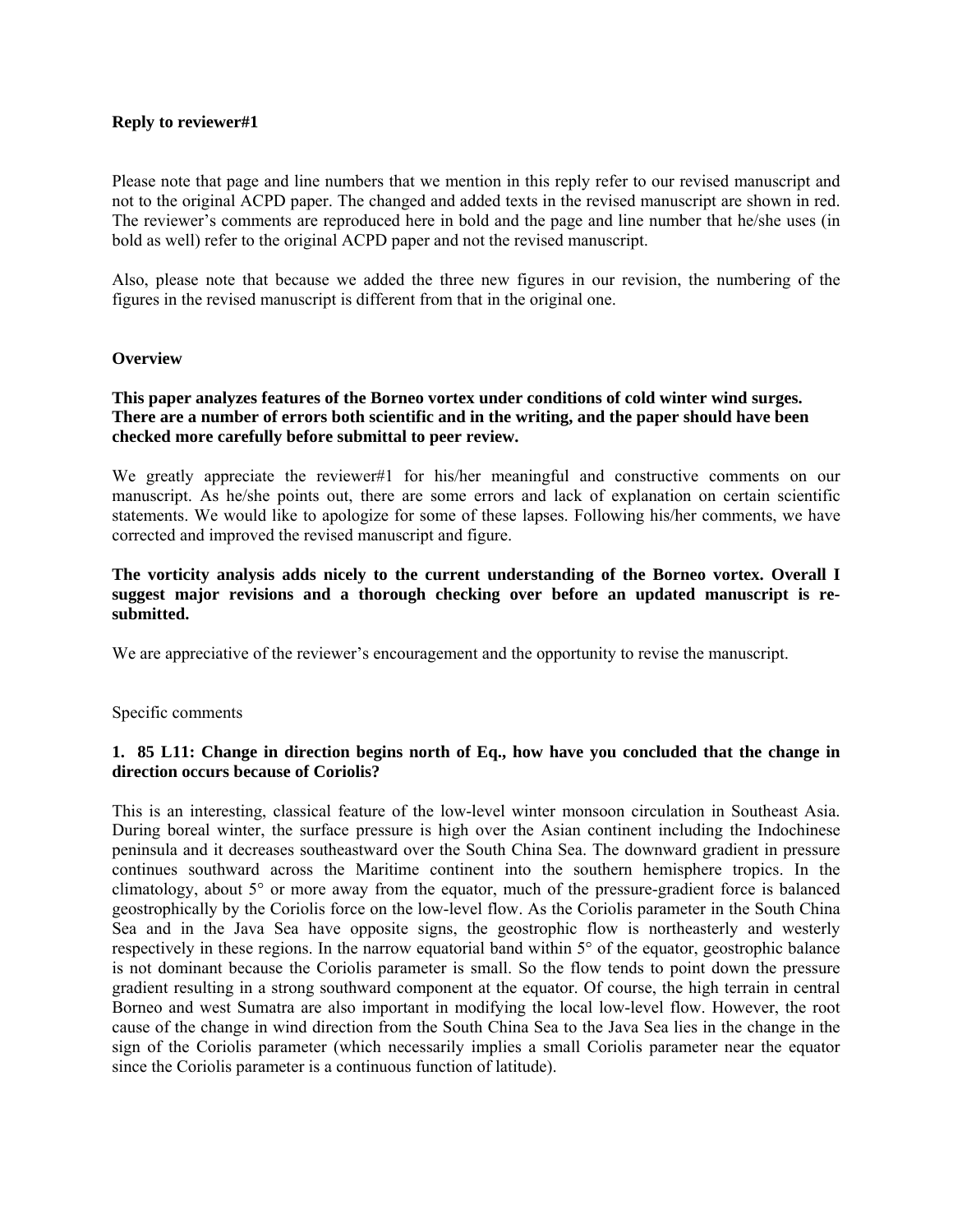The sentence in question is not main focus in this study and therefore, we have decided not to give such detailed explanation in the revised manuscript. However, we have revised the phrase "the direction of Coriolis force" to "the sign of Coriolis parameter" in order to be more precise. We thank the reviewer's question and appreciate the opportunity to explain.

#### **2. 85 L 24: Explain why you are investigating isobaric divergence of absolute vorticity flux.**

First of all, JRA25/JCDAS reanalysis data is provided mainly in pressure coordinate (cf. section 2). Thus the computation of the isobaric divergence of absolute vorticity flux is most direct and does not introduce interpolation error if any other coordinate is used. The other reason is the vorticity equation in height coordinate (which is analogous to equation (1) in pressure coordinate) contains the solenoid term caused by the mis-match of pressure and density gradients. This term is absent in pressure coordinate simplifying the analysis in pressure coordinate. This point had not been explained and, therefore, we have added the explanation in section 3. Please see Pages 9-10, lines 22-3.

#### **3. 85: Section 3.2 is confusing and there is speculation rather than results being shown**

As the reviewer points out, the analysis in section 3.2 should only be taken as a suggestion at this juncture in the paper. However, we consider that these flux analyses are important to establish the ambient conditions conductive for the meso-α scale Borneo vortex and associated rainfall to develop as a "response" to the cold surge. Therefore, we have revised the explanation in section 3.2 and made the explicit relation between 3.2 and section 5. Please see Page 11, lines 3-10 and Page 15, lines 3-5.

# **4. 86 L2: Fig 2c is a difference plot so does not show this.**

This is our oversight. We replaced "shows" with "indicates" and clarified that it is the combination of Figs. 2a and 2c that gives us this idea. Please see page 10, line 6.

# **5. 86 L3: What convergence is being talked about here? This statement needs more explanation. Why does the enhanced vorticity transport lead to convergence? Could anything else be causing this convergence. Have you proven that this is the reason for this convergence?**

We apologize for the confusion: the "convergence" should have been phrased more precisely as the "anomalous isobaric convergence of absolute vorticity flux" to avoid confounding it with "convergence of wind" as the single word "convergence" usually means. Therefore the "convergence" we actually mean is demonstrated clearly in Figs. 3a,c and is not a speculation. The patch of "anomalous isobaric convergence of absolute vorticity flux" we discuss here lies between Malay Peninsula and Borneo over the equatorial South China Sea (0°N to 4°N and 100°E to 110°E). We added the details of location and the words "anomalous" at appropriate junctures in the paragraph. Please see page 10 lines 6-13 and page 15, lines 3-5.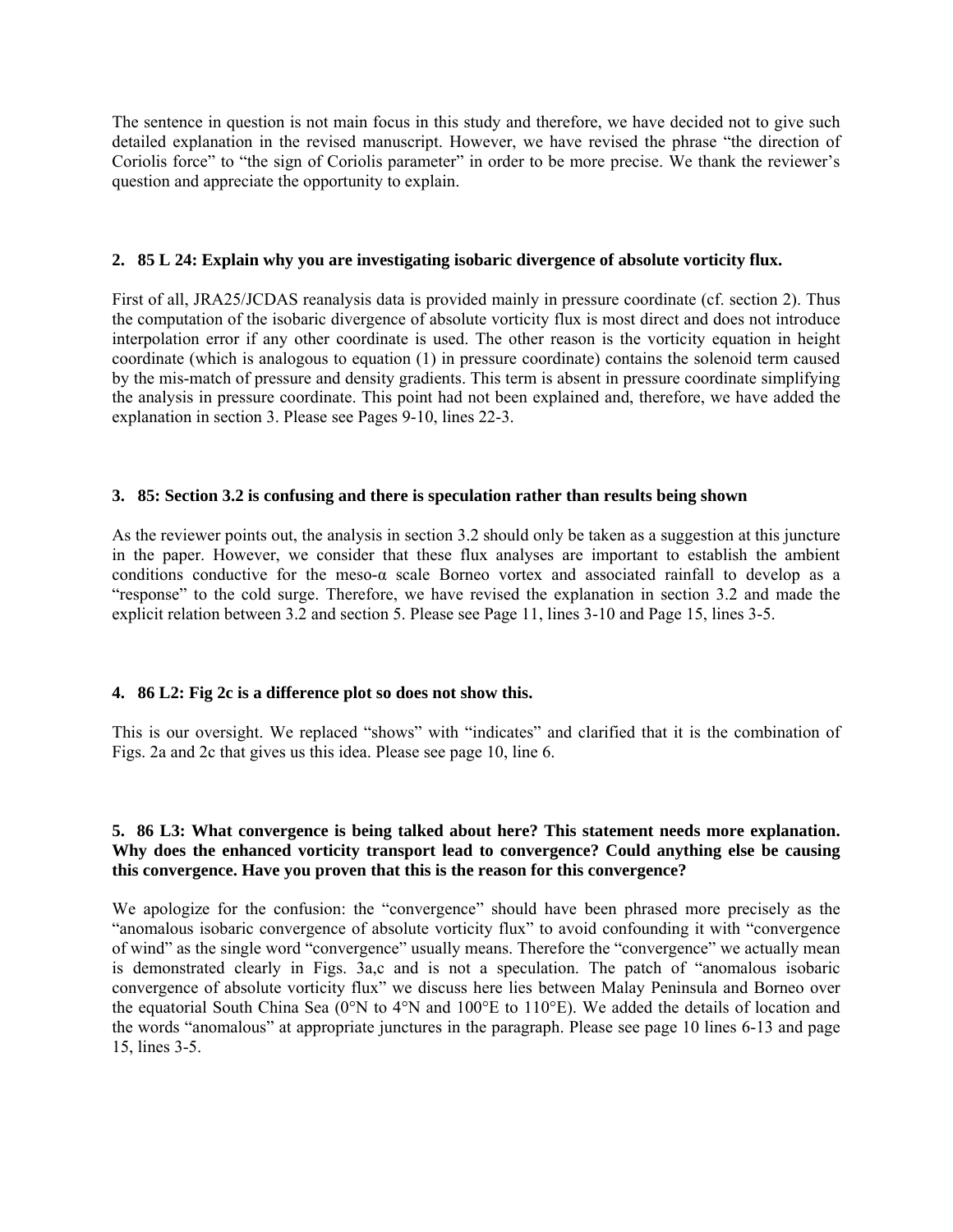To clarify the reason why the anomalous isobaric convergence of absolute vorticity flux is generated around this region would possibly require another piece of research work. We shall refrain from making speculative replies here.

# **6. 86 L5 – 10: It is not explained why these features are important nor how they favour the generation of the Borneo Vortex.**

This is related to reply to comment #3. When absolute vorticity flux converges anomalously in a region, the ambient absolute vorticity is raised and provides a stronger generation by vortex stretching. Thus, the growth of the cyclonic vorticity and formation of the Borneo vortex is favoured. Our revision about this point is the same as reply to comment #3.

# **7. 86 L12: Why not just look at divergence of water vapour? Should explain why variables are used, what is the physical relevance.**

Presumably the reviewer means "water vapour mixing ratio" by "water vapour" but in that case, mixing ratio is a scalar and so the "divergence of water vapour" is not defined. If the reviewer means the "divergence of water vapour flux", that is exactly the quantity we are looking at.

Or perhaps the reviewer means the "distribution of water vapour mixing ratio". In this case, it must be realized that latent heat release is sustained by precipitation which is more directly related to the amount of water vapour converging into a region per unit time rather than the ambient water vapour content. This is why we examine the "divergence of water vapour flux".

However, following the other reviewer's comment, we decided to replace the divergence of water vapour flux with that of moist static energy flux in Fig. 3, because moist static energy is more explicitly responsible for the moist cumulus convection on which we focus in this study. Please see pages 10-11, lines 16-2. This point is related to our reply to comment#10.

# **8. L15: Intensification? What is intensifying? Similar to what?**

We are referring to the isobaric convergence of the moist static energy flux over the equatorial South China Sea. We have deleted any mention of similarity to absolute vorticity flux convergence. Please see pages 10-11, lines 16-2.

# **9. L15: Unclear and grammar incorrect.**

We apologize for the typographic over sight. We have modified the sentence. Please see pages 10-11, lines 16-2.

What we wanted to say is that specific humidity anomaly in Fig. 3d is limited only below 800 hPa and this seems to follow Clausius-Clapeyron relation because lower troposphere is warmer than other higher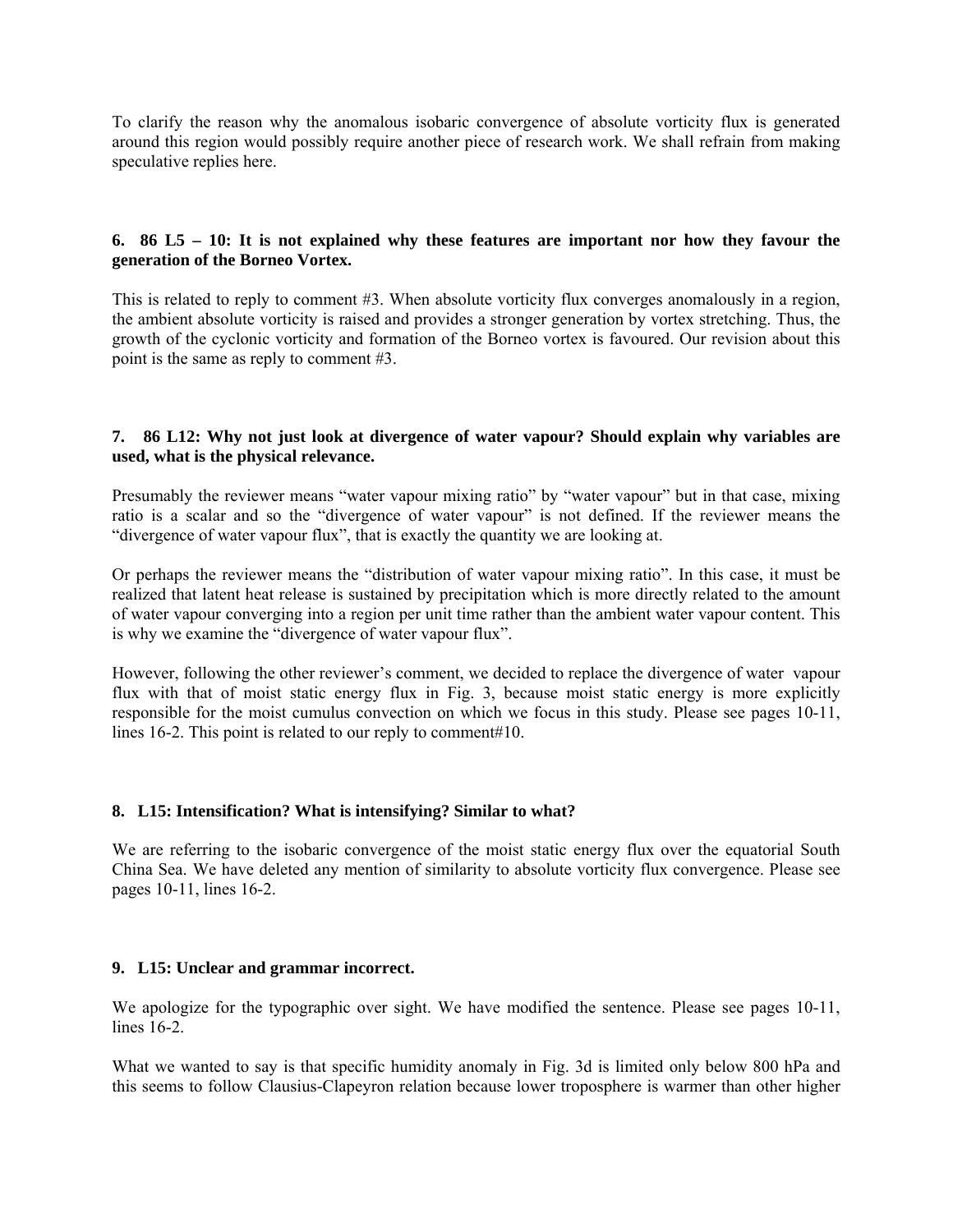troposphere. However, because we do not show any figure about temperature, this expression is a bit too strong speculation. Therefore, we have modified this expression correctly. Please see pages 10-11, lines 16-2.

#### **10. L21: moist static energy increases not shown.**

This is a typographical error where we omitted the words "(figure not shown)". Following the other reviewer's comment and replying to this reviewer's comment#7, we decided to replace the divergence of water vapour flux with that of moist static energy flux in Fig. 3, because the latter is more directly responsible for the moist cumulus convection.

#### **11. L26: "rainfall is dominant" ? bad wording. Also Fig shows anomalies not total rainfall so cannot ascertain totals. Unscientific statement and does not even mention that this is SS case only. Serious error!**

We have changed this part by redrawing Fig.4 and adding more explanation in the beginning of section 3.3. We apologize for the error and the lack of information. Please see pages 11, lines 14-17 and new Fig. 4.

# **12. P87 L2: Cannot conclude this evaporation not shown, surely evaporation is important for rainfall in this region.**

We have removed this sentence from the manuscript.

# **13. L17: Convergence not shown, more of a discussion of previous research in this section and speculation.**

Because JRA25/JCDAS has only 6hourly data, strictly speaking, the diurnal cycle is not represented in JRA25/JCDAS. But it would be reasonable, given the supporting evidence from previous literature, suggest that this convergence is reinforced by night-morning seaward land breeze, cf. Qian et al. (2010) and Koseki et al. (2013). We agree that going into a discussion here about the previous literature seems inappropriate. So we give a one-sentence summary of the essential reasoning in those papers and this reader is referred to those papers for a discussion. Please see page 12, lines 6-18 and the new Fig. 6.

**14. L21: Fig 2 c indicates enhanced westerlies, not really northerlies, in the sea north of Java. This statement is scientifically incorrect and the use of the results here to support the previous mechanism is dubious. generally weak or wrong argument in this section. More careful explanation and reasoning required.**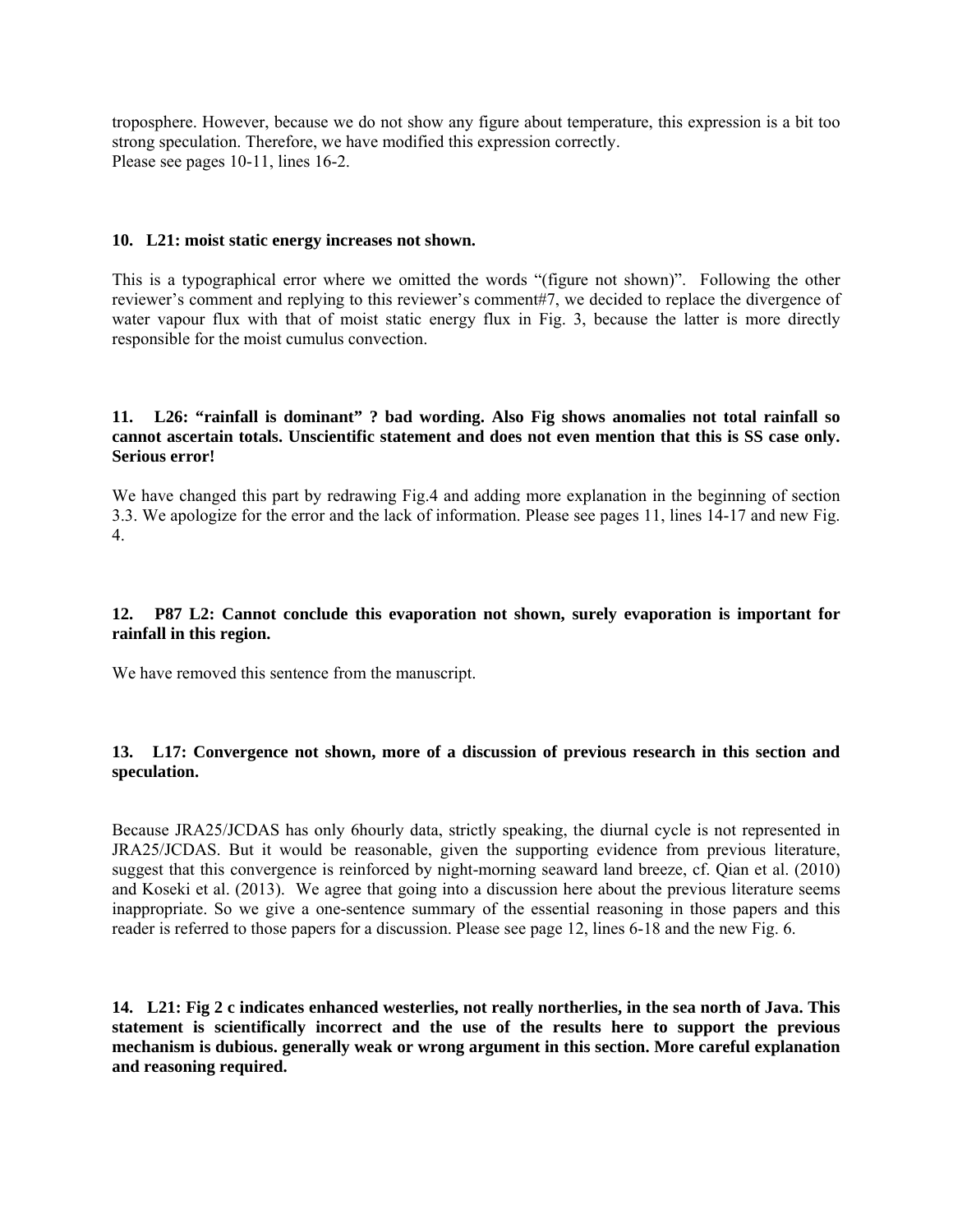Fig. 2c is unable to illustrate our point because the easterly component is much stronger than the northerly component. We have added a new figure showing that the northerly component of the ambient wind is indeed strengthened, while the anomaly in the easterly component has mixed signs. The former is what would be expected if the enhancement of morning rainfall over the Java Sea occurs under the mechanism highlighted in Koseki et al. (2013), as clarified in the revised text. Please see page 12, lines 6-18 and the new Fig. 6.

# **15. L26: The enhanced rainfall does not line up well with the AVFC.**

We apologize for the mistake: we meant to point out the relation between rainfall anomaly and absolute vorticity anomaly, not the anomaly in the absolute vorticity flux convergence. Please see the revised text, page 13, lines 1-3.

# **16. P88 L22: Since the analysis box chosen is close to the equator this area will be unfavourable for TCs, The Figure 7 a does not provide any validation to the statement written here since the whole area is unfavourable.**

As the reviewer points out, the region for the MBV Index is not favourable for the generation of TCs. However, the Borneo vortex we focus on in this study does not belong to the class of TCs commonly identified with typhoons and hurricanes because of its initiation mechanism. While TCs are initiated by the latent heat release due to the cumulus convection over the warm sea, the Borneo vortex is generated mechanically by strong and persisting cold surges. In fact, our analysis in Fig. 3 shows that the absolute vorticity flux convergence is remarkable over the equatorial South China Sea (0°-4°N and 105°-110°E). Therefore, we selected the region where the Borneo vortex tends to be generated and not where TCs are typically found. We added more explanation of the selection of this region in the definition of MBV Index. Please see page 13, line 8-9.

# **The MBV only considers 0 to 4 degrees north.**

The region for the MBV Index is actually smaller than the scale of each Borneo vortex in the reanalysis data. Only the centres of the vortices are located in the box. However, our MBV Index measures the absolute vorticity and hence can indicate when the Borneo vortices are present in the equatorial South China Sea.

# **17. P89 L 2: not the best description of regions, strongest convergence is just north of centre (?)**

The reviewer is right to point out where the convergence is strongest. But the regions of strong (but not the strongest) convergence are noteworthy as well because they relate to the pattern of intense rainfall. Following the reviewer's comment, we modified the expression of this sentence. Please see page 14, lines 11-13.

# **18. P89 L20: Why not use the composite of the 55 cases that formed a Boneo Vortex rather than the composite of all SS events. The argument here is a little weak.**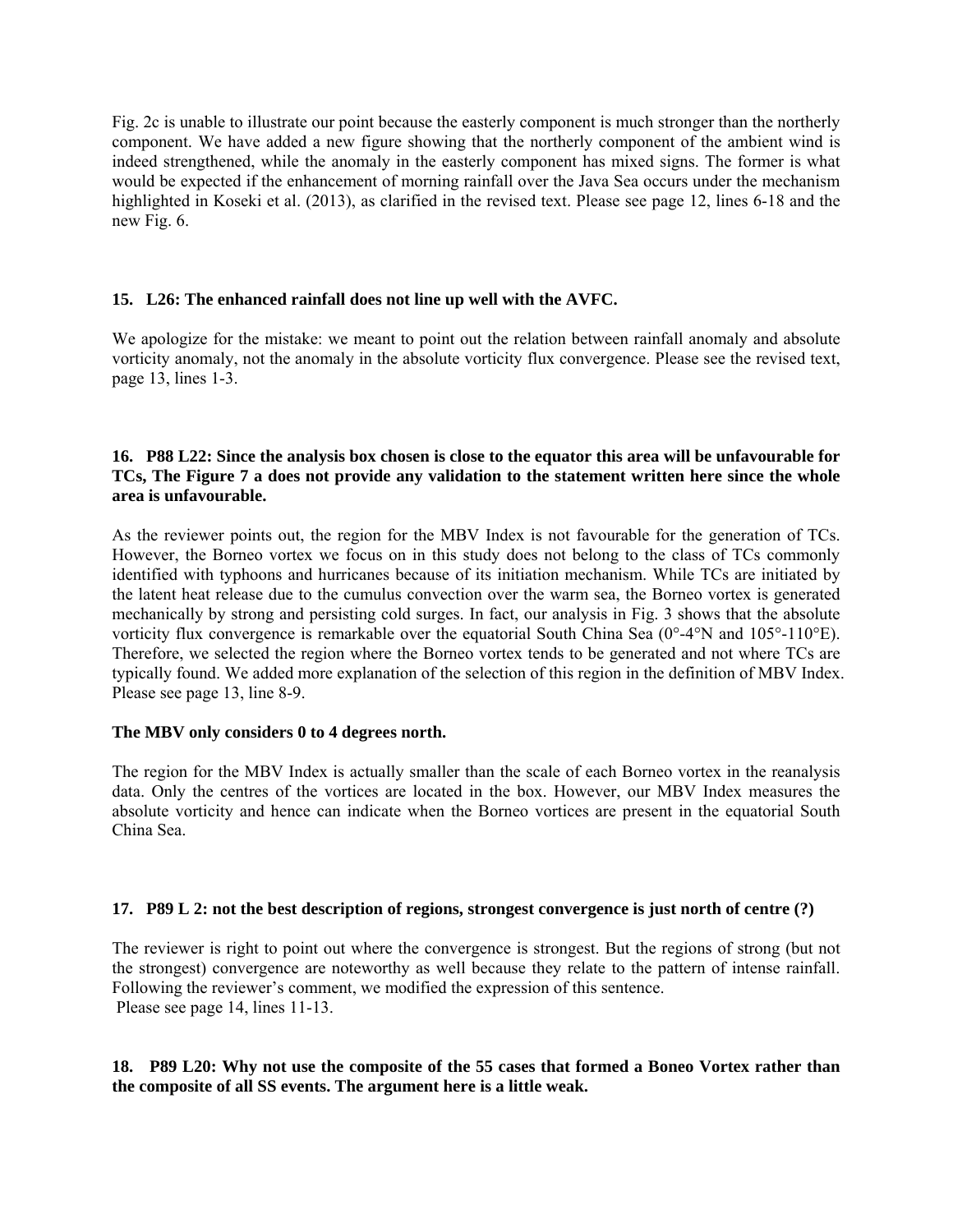This study focuses on general case of the cold surge and the Borneo vortex (see the last sentence of the second last paragraph in the Introduction). In order to generalize them, we need composites from as large a sample as possible. We agree that using boundary and initial conditions from a composite of the 55 (or 58) days that actually formed a Borneo Vortex in the real atmosphere is a good way to try to generate a Borneo Vortex in a simulation. But if a Borneo Vortex can be simulated using a composite of all 133 days of SS, this latter set of boundary and initial conditions will suffice and will in fact be preferred because of better representation of the SS. The discrepancy with regards to the formation of a Borneo Vortex between the model and the real atmosphere arises because the composite boundary conditions are held constant throughout the model integration but in the real atmosphere, the boundary conditions are not steady and do not persist long enough in those  $133 - 58 = 75$  days of SS. In any case, the objective is to have a model Borneo Vortex generated under semi-idealized strong surge conditions. It is not to reproduce actual Borneo Vortices generated in those 55 (or 58) days.

As our original manuscript did not give sufficient explanation to this point, we have added more explanation on why we employ all events of SS for the simulation. Please see the first paragraph of the revised section 5.1 (page 15, lines 12-17 and pages 15-16, lines 21-2).

# **19. P90 L14: When talking about wind better to talk about northerlies, southerlies etc.**

We corrected this expression replacing with "southerly". Please see page 16, line 17.

# **20. L20: Inaccurate, many tropical cyclones are smaller than the scale of this vortex. Fig 10 referred to before Fig 9 L24: ? More explanation needed, I think refers to wrong figure.**

We deleted the word "larger". What we want to say here is that our simulated vortex is at meso- $\alpha$  scale and different from tropical cyclones formed in the higher tropical latitudes. "Fig.10" mentioned is a typographical error. This was meant to be new Fig. 9l. We have corrected it. Please see page 17, line 1-2.

# **21. L 27 bad wording, the cyclone "saturates"**

We replaced "more or less saturates" with "is more or less matured". Please see page 17, line 8.

#### **22. P91 L15: Best not to say this since a Typhoon has formed in this location.**

We expressed ourselves in this way in order to emphasize that our simulated vortex is not a typhoon and we wish distinguish its dynamics from that of a typhoon including typhoon Vamei. We modified the expression slightly. Please see page 18, line 2.

# **23. L24 southern patch in TRMM not model, more careful explanation needed. What are "patchy" clouds?**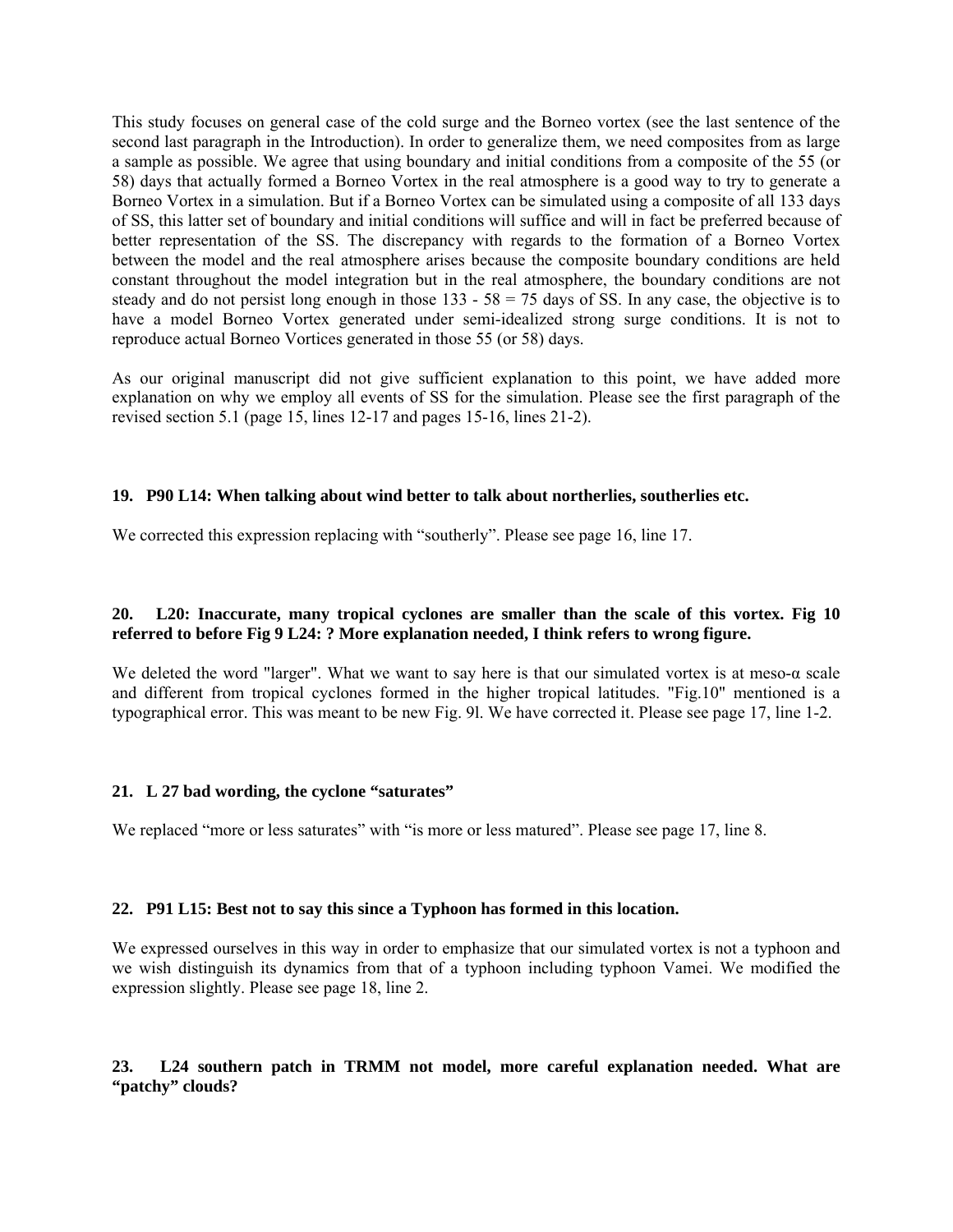We agree that the southern relatively intense patch of rain in TRMM was not captured in the model vortex. The reason may be that the centres of actual Borneo vortices are distributed rather widely around the equator in new Fig. 8c and so the southern part of some vortices (i.e. 400-800 km south of the centre) spans the Java Sea where rainfall arises mainly due to local land breeze circulation (cf. section 3.3) and is captured in the composite. But in the model, the vortex centre lies between 2°N and 3°N in the mature stage (from 144 h to 192 h in new Fig. 9l) and the simulated vortex is about 2-3 times smaller. So the southern part of the simulated vortex (i.e. 200-300 km south of the centre) does not reach the Java Sea and so there is no southern intense rain patch. Please see page 18, lines 8-19.

The sentence containing the word "patchy" has been removed.

# **24. P91 L10: winds are also strongest in the lower troposphere in a TC.**

Yes, the reviewer is right. However, in a typical typhoon the tangential wind remain quite strong in the upper troposphere but the tangential wind in our model decays rapidly with height above 400 mb. Thus, our simulated vortex is still shallower compared to a typical typhoon. We modified the text to clarify this point. Please see page 19, line 13-15.

#### **25. P92L26: not proven here**

.

While the forcing of the upward motion by latent heat release is not proven here, it is generally true that latent heat release is much greater than radiative heating in the tropical atmosphere. This is especially true in a heavily convecting cyclonic core, as indicated by the density of the cloud hydrometeors present. We have rephrased the sentence in consideration of the reviewer's comment. Please see page 20, lines 12-13.

# **26. P93 L14: Warm air in the mid troposphere tends to reduce buoyancy not increase it.**

When an air parcel rises and water vapour condenses, the latent heat released into the air parcel increases the buoyancy "for the rising air" (quoted from the original text). The reviewer may be referring to a different fact: when the \*ambient\* mid-troposphere is warm, the buoyancy of an air parcel displaced from the boundary layer into such an environment will experience less buoyancy. If so, we agree with the reviewer but there is no mistake in the original text

#### **27. P94 L10: the co-moving what?**

The missing word "frame" has been inserted. Please see page 22, line 3.

#### **28. P97 L9 "and but"**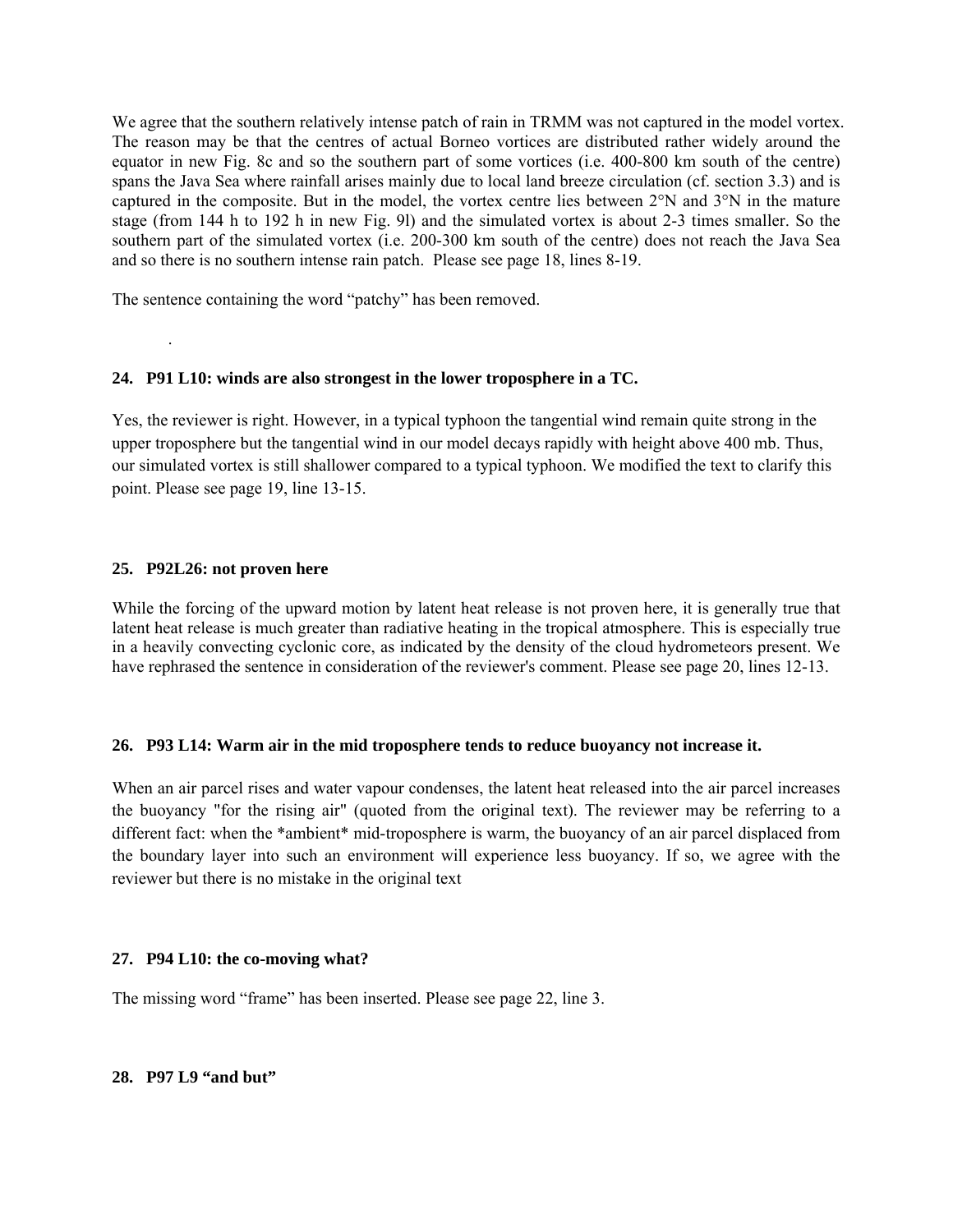This is typographic. We have removed the word "but".

#### **29. P98 L28: Not sure of the argument here.**

This was a sentence from an earlier version of the manuscript and was accidentally left behind in the editing. We apologize for the oversight and have removed the sentence.

# **30. P99 L4: Some explanation of the relevance of these particular variables should be pre-sented. What is the significance of higher LNB etc. CAPE LNB and LCL do not "work together" they all simply changed because the near surface conditions are changed.**

CAPE, LNB and LCL are affected not only by the near-surface conditions but also by the vertical profile of temperature and humidity. So a change in these quantities is not due simply to a change in the nearsurface conditions. Nonetheless, we agree that our original explanation was not clear enough and therefore we rewrote extensively this part of the text. Please see pages 29-30, lines 10-2.

Please note that while we originally investigated the northeastern sector of the cyclone, we added a similar investigation of thermodynamics indicators for the northwestern sector of the cyclone, following the other reviewer's comment (the new Fig. 17). Therefore, this reply is reflected in the added description on the northwestern sector. Actually, the results are almost same as in the northeastern sector (the new Fig. 18).

# **31. L12: not really, need trigger to make rain, can have high CAPE with no rain, in this case the front provides the trigger.**

Yes, high CAPE without rain is also possible. As the reviewer points out, the intense rainfall is triggered mainly at confluent front and mediated directly by the cloud microphysics as we show its contribution of 70~80% in new Figs. 17c and 18c. The rest of contribution of 20-30% is due to Kain-Fritch cumulus scheme which uses CAPE in the parameterization. Actually, rainfall due to cumulus scheme is well fit with CAPE diagnosed cross the confluence front in new Figs. 17c and 18c. This indicates that CAPE is a factor for the cumulus convection at least in this model, but the parameterized convective rainfall contribution is weaker than the microphysics rainfall contribution. Please see the extensively revised text from pages 29-30, lines 10-2.

#### **32. Figure 1 is a strange plot because it is just Decembers but appears to link them up in one continuous line.**

The plot is actually disjoint from year to year but only appears so because of the interrupting vertical lines demarcating the years. We have removed these interfering vertical lines for visual clarity. We also mention that the lines are disjoint in the revised caption. The same revision was applied to new Fig. 7. Please see the new Fig. 1 and Fig. 7.